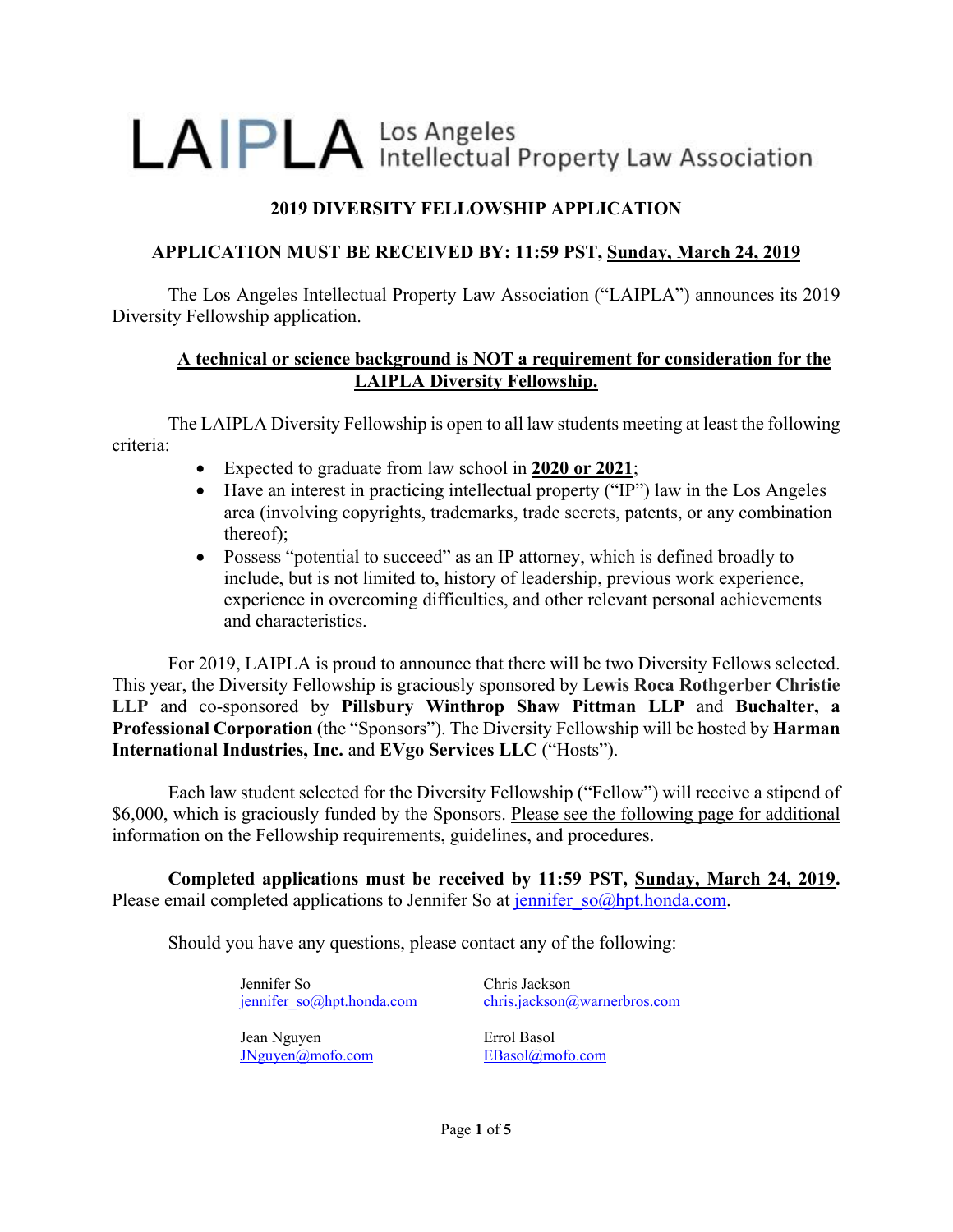## **LAIPLA FELLOWSHIP**

Each Fellow will have the unique opportunity to learn and gain invaluable experience at a Host for the summer:

**Harman International Industries, Inc.** designs and engineers connected products and solutions for automakers, consumers, and enterprises worldwide, including connected car systems, audio and visual products, enterprise automation solutions; and connected services. Our major brands include JBL, Harman Kardon, AKG, Lexicon and Infinity. Our team handles the global design patent, trademark and marketing matters globally including anti-counterfeiting, domains and enforcement matters. Working at Harman will allow you to work with our global engineers, designers, and business and marketing teams around the world and provide insight into the production of world class audio, video and software products and systems, as well as the development of technology and marketing campaigns. You will work with a team of 4 attorneys, 2 paralegals and 1 IP Specialist at this location, and the global legal team based in the US, China, Russia, India, and Europe.

**EVgo Services LLC** is the largest public fast charging network for electric vehicles in the country. EVgo owns and operates over 1,000 DC Fast Chargers and over 350, Level 2 chargers in 66 metropolitan markets. We provide over 100,000 monthly charges to 50,000+ EV drivers, powering EV's to drive over 5,000,000 miles monthly. The Fellow will be an integral part of the in-house legal team based in West Los Angeles, California, working on anything from intellectual property strategy to agreement drafting, review, and negotiation. Additionally, the legal department is tight knit and has an "open office" mentality, so there is opportunity for exposure to all legal issues facing the company.

#### **Requirements, Guidelines, and Procedures:**

- 1. The Diversity Fellowship is a distinct and unique educational opportunity.
- 2. The Diversity Fellowship will be conducted during the summer of 2019 and will be part of the established Diversity Fellowship Program at LAIPLA. The purpose of the Diversity Fellowship Program is to further the professional development of law students associated with LAIPLA by providing them with the benefit of educational experiences and practical vocational training that cannot adequately be provided in the classroom. LAIPLA may oversee the professional development and training of students through their participation in the Diversity Fellowship Program.
- 3. The Diversity Fellowship Program will involve on-site participation by each Fellow at the respective Host's offices no more than five days per week for no more than eight weeks. Each Fellow will gain hands-on experience and will receive ongoing training and feedback from legal professionals at the respective Host. The skills each Fellow will develop will not be specific to the respective Host, but will be generic to the legal profession. For example, an understanding of basic legal principles and procedures will be a focus. These basic legal principles and procedures may relate to trademarks, copyrights, and patents, as well as other areas of law.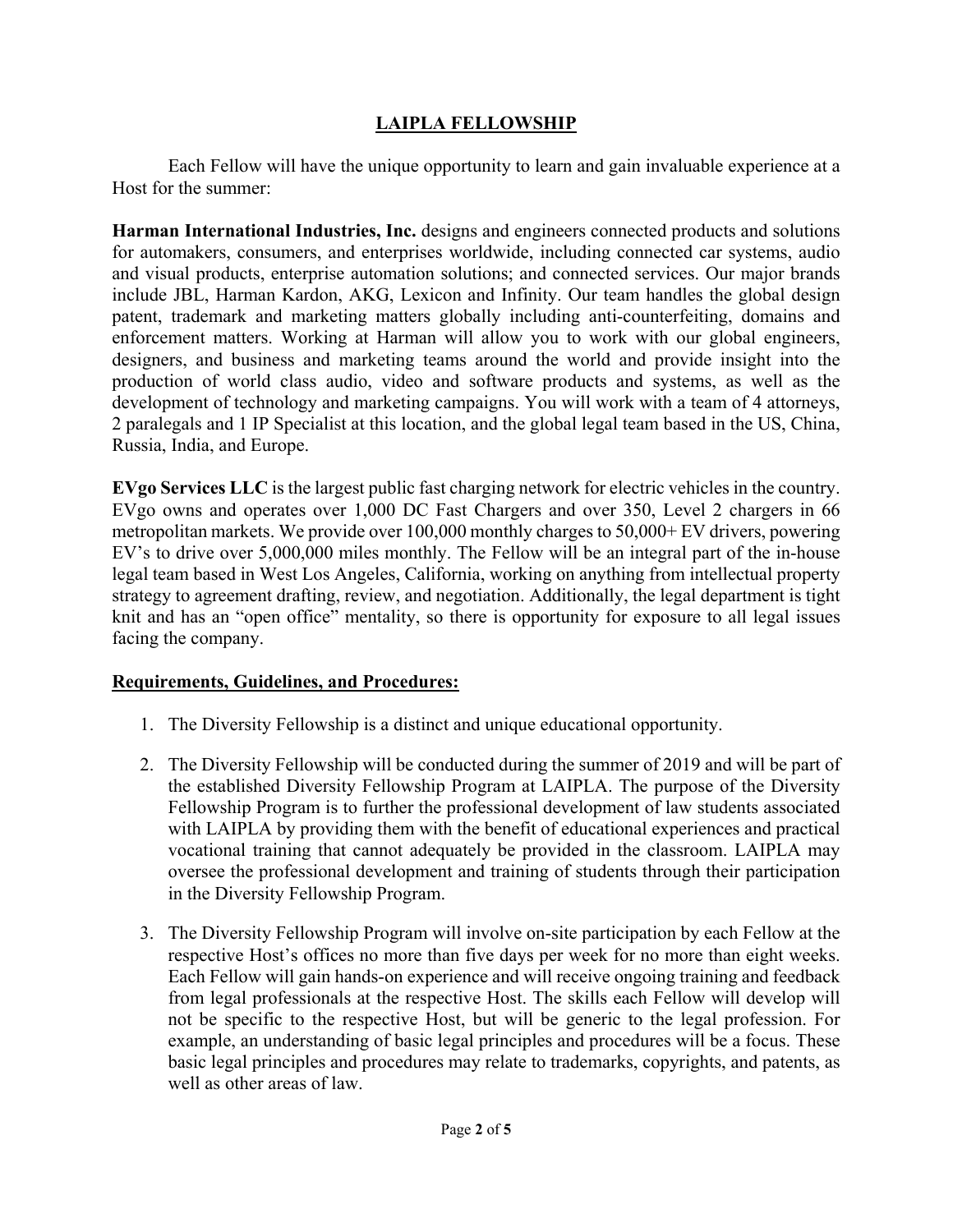- 4. One Fellow per Host will participate in the Diversity Fellowship Program in the summer of 2019. Neither Fellow will displace any regular employees at the respective Host, but instead will work under the close supervision of existing staff at the respective Host. The primary and essential purpose of the Diversity Fellowship Program is to provide each Fellow with educational experiences and training that cannot be duplicated in the classroom in connection with an academic curriculum related to IP and other areas of law.
- 5. Each Fellow is not precluded from applying for a position with either Host at some point after the respective Fellow has completed the Diversity Fellowship Program. Nevertheless, the Diversity Fellowship Program is not intended as a first step to the employment process and no representations, expressed or implied, are made to Fellows regarding regular employment opportunities at either Host.
- 6. All Diversity Fellowship applications are due no later than the end of day on **Sunday, March 24, 2019**. No late applications will be considered.
- 7. Once applications have been reviewed, representatives from LAIPLA will contact potential law-student candidates for an interview. For finalists, an in-person interview may be required. These interviews will likely take place during the month of April 2019. Once the Fellows are selected, each successful candidate will be contacted by LAIPLA representatives about one week after the interviews are completed.
- 8. LAIPLA will have sole discretion in selecting the student who will participate in the Diversity Fellowship Program. The initial selection process will include input from representatives from the Sponsors, LAIPLA Board members, and members of the Hosts.
- 9. In the event that the selected Fellow is unable to participate in the Diversity Fellowship Program, other applicants may be subsequently contacted to fulfill any vacant Diversity Fellowship roles.
- 10. Each Fellow will be expected to be present during regular workday hours at the respective Host. Each Fellow's presence at the Host will not exceed 8 hours in a day or 40 hours a week, and it will not exceed 8 weeks. The \$6,000 stipend will be issued by LAIPLA to each Fellow as follows: \$3,000 at the beginning of the Diversity Fellowship, and \$3,000 around halfway through the completion of the Diversity Fellowship.

*Stipends may be considered taxable income. Fellows bear the responsibility of filing and paying any taxes due. Please consult your own tax or financial advisor with any questions.*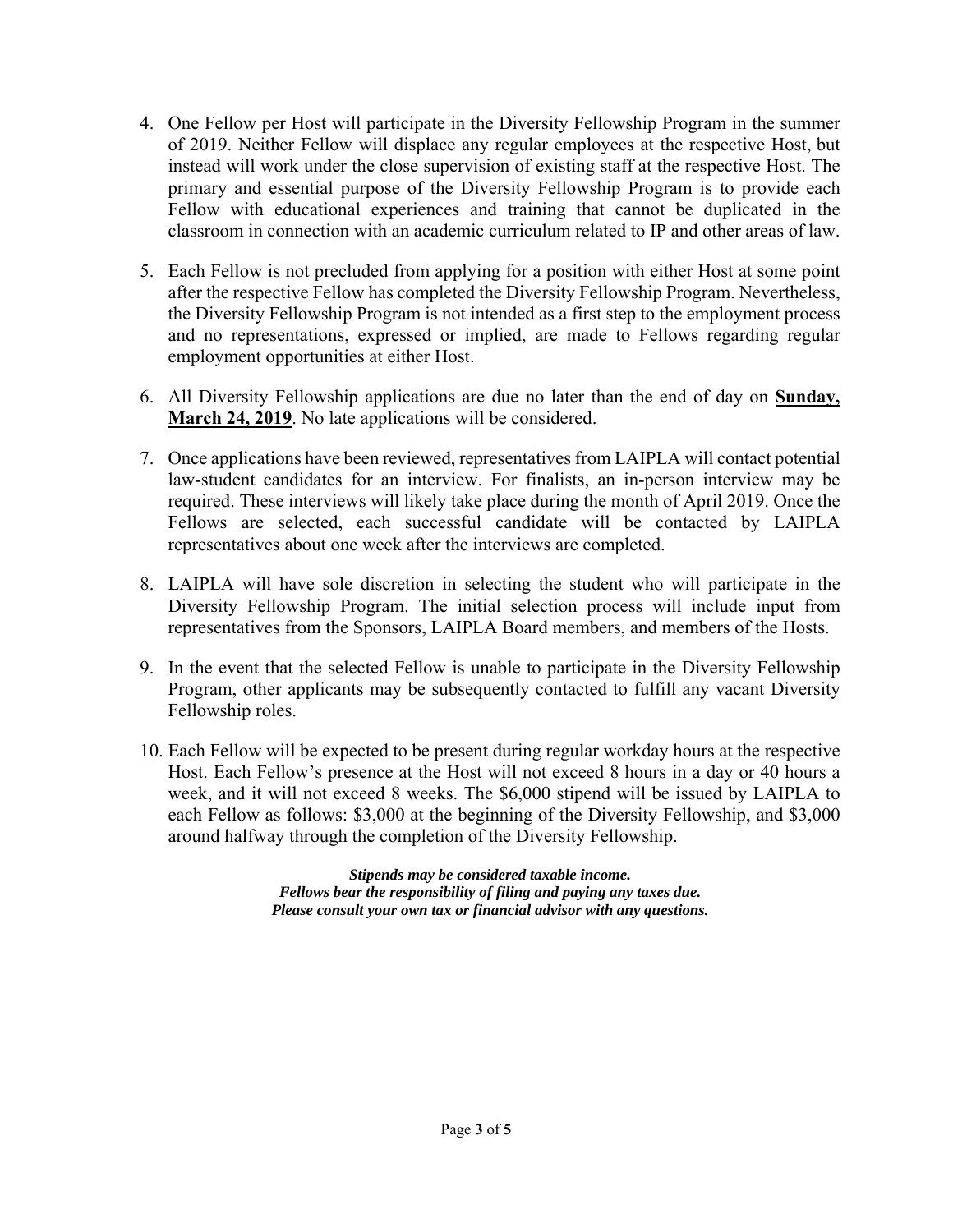# LAIPLA Intellectual Property Law Association

## **2019 DIVERSITY FELLOWSHIP APPLICATION**

## **APPLICATION MUST BE RECEIVED BY: 11:59 PST, Sunday, March 24, 2019**

Please provide the following information as accurately and completely as possible. If you need additional space, please attach a separate page.

|    | 2. Current Address:<br><u> 1980 - Johann Barn, fransk politik fotograf (d. 1980)</u>                                                                                                                                                                                                                                                      |  |  |  |  |  |
|----|-------------------------------------------------------------------------------------------------------------------------------------------------------------------------------------------------------------------------------------------------------------------------------------------------------------------------------------------|--|--|--|--|--|
| 3. | Email:<br><u> 1989 - Johann Stoff, amerikansk politiker (d. 1989)</u><br>4. Telephone No.:                                                                                                                                                                                                                                                |  |  |  |  |  |
|    | 5. Law School:<br>Expected Graduation Date:<br>GPA:<br>Class Standing (if available):<br>Please attach a copy of your <u>unofficial</u> law school transcript.<br>Note:<br>If not yet available, please indicate accordingly.                                                                                                             |  |  |  |  |  |
|    | 6. Undergraduate School:<br><u> 2000 - Johann Johann Johann Johann Johann Johann Johann Johann Johann Johann Johann Johann Johann Johann Johann Johann Johann Johann Johann Johann Johann Johann Johann Johann Johann Johann Johann Johann Johann Johann Joh</u><br>Major:<br><u> 1989 - Johann Stoff, amerikansk politiker (d. 1989)</u> |  |  |  |  |  |
|    | 7. Other Graduate School:                                                                                                                                                                                                                                                                                                                 |  |  |  |  |  |
|    | 8. Academic honors and awards received:                                                                                                                                                                                                                                                                                                   |  |  |  |  |  |
|    | 9. Professional memberships:                                                                                                                                                                                                                                                                                                              |  |  |  |  |  |

10. Past and Present Community Activities: